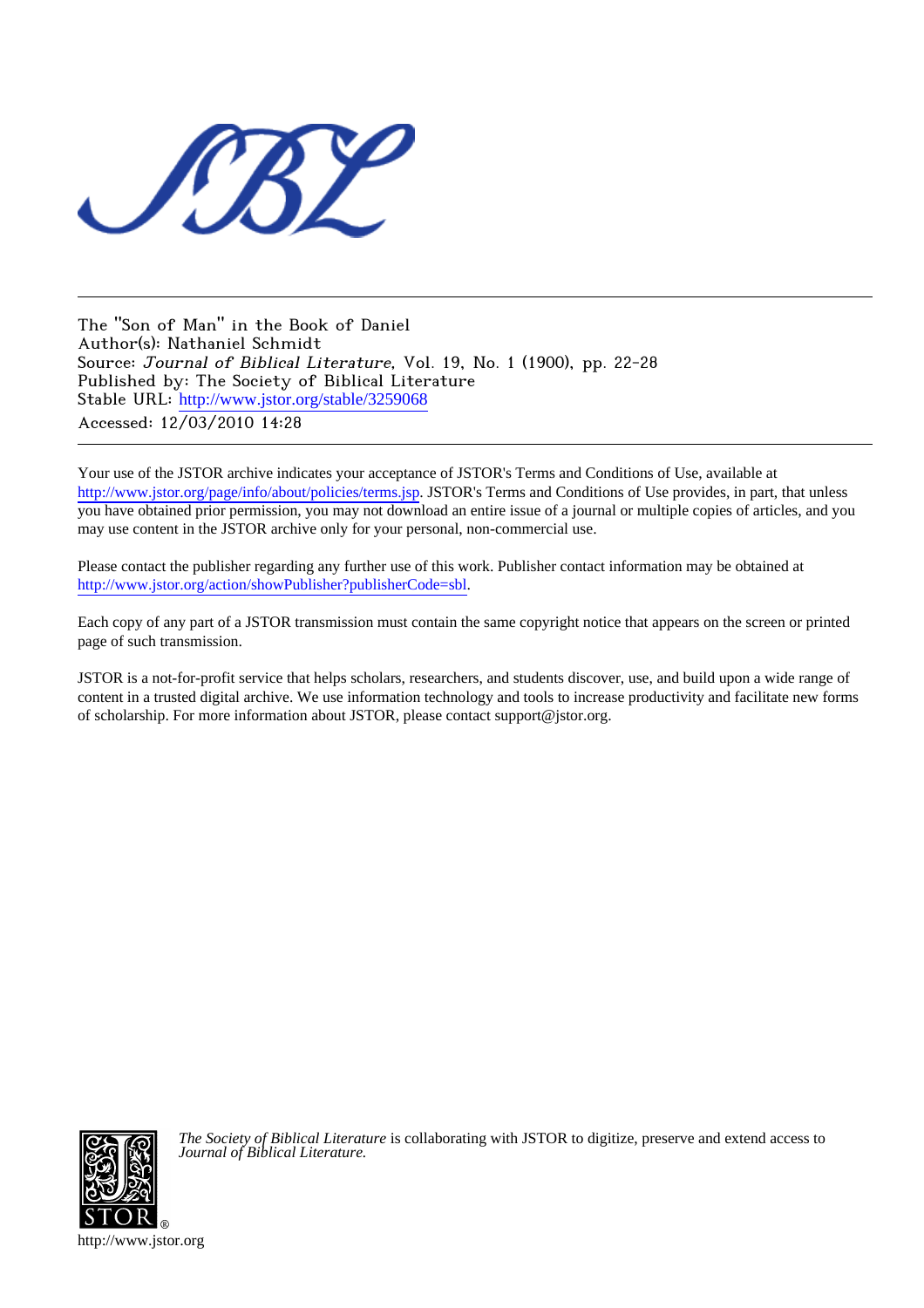## **The " Son of Man" in the Book of Daniel.**

**PROF. NATHANIEL SCHMIDT, M.A.** 

**CORNELL UNIVERSITY.** 

**THE Messianic interpretation of Dan. 713 apparently meets us in extant writings as early as in the first century of our era. It is evident that the being who looks like a man and is referred to as a**  man in Enoch  $46^{2.3.4}48^262^{7.9.14}63^{11}69^{26.27.29a. b}70^1$  and in 4 Ezra  $13^{3 \text{ ff}}$ . **is the Messiah. While some features of the description seem to indicate other sources in literature or tradition, it still remains most likely that these writers had in mind the passage in Daniel and understood it as a prophecy of the Messiah.** 

The same is true of that Apocalypse of Jesus<sup>1</sup> of which parts have been preserved, chiefly in Mt.  $24^{1-51}$  Mk.  $13^{1-37}$  Lk.  $21^{6-36}$  and also of **Rev. I13.2 Through a translation of the Synoptic Apocalypse used by some collector of logia the term δ υίδς του ανθρώπου found its way as a Messianic title into the gospels, and was made the rendering of NUI** even in sayings where **δ** *åνθρωποs* **would have prevented a serious misconception.3 It is clear that the evangelists understood** 

<sup>1</sup> The reference to the murder of Zechariah b. Barachiah (Mt.  $23^{35}$  Lk.  $11^{51}$ ; **cf. Josephus, Bellun jud. 4330- 343) proves that this apocalypse cannot have been written long before the end of the first century, as Wellhausen has convincingly**  shown, Israelitische und jüdische Geschichte<sup>3</sup>, 1897, p. 366; Skizzen und Vor**arbeiten, VI. I899, p. 20 ff.** 

**2 Rev. 1414 does not refer to the Christ. It is a description of an angel, as the**  next verse clearly indicates by the words  $d\lambda\lambda$ os  $d\gamma\gamma\epsilon\lambda$ os.

**3 Cf my article " Was tt: 'C"! a Messianic Title? " read before this Society in 1895, published in this JOURNAL, XV. p. 36 ff. The same conclusions were inde**pendently reached by Lietzmann, Der Menschensohn, 1896, and have been further **defended by Wellhausen, Skizzen, VI. I899, p. 187 ff., and Pfleiderer, The New World, I899, p. 444 ff. The theory was presented in a somewhat different form**  by Arnold Meyer, Jesu Muttersprache, 1896. The way was paved by Eerdmans, **Theologisch Tijdschrift, 1894, pp. 153 ff. Rhees, in this JOURNAL, XVII. p. 96, writes: "Schmidt discusses the Aramaic original of this title with elaborate detail, but his argument is manifestly hampered by the prejudgment that Jesus cannot have made for himself at the outset any supernatural claims. This is begging the whole question." An argument based throughout on linguistic and literary considerations might profitably be considered, even if it should be presented with elaborate detail and come from a mind suffering from theological prejudices. In this case the mental processes of the author have not been**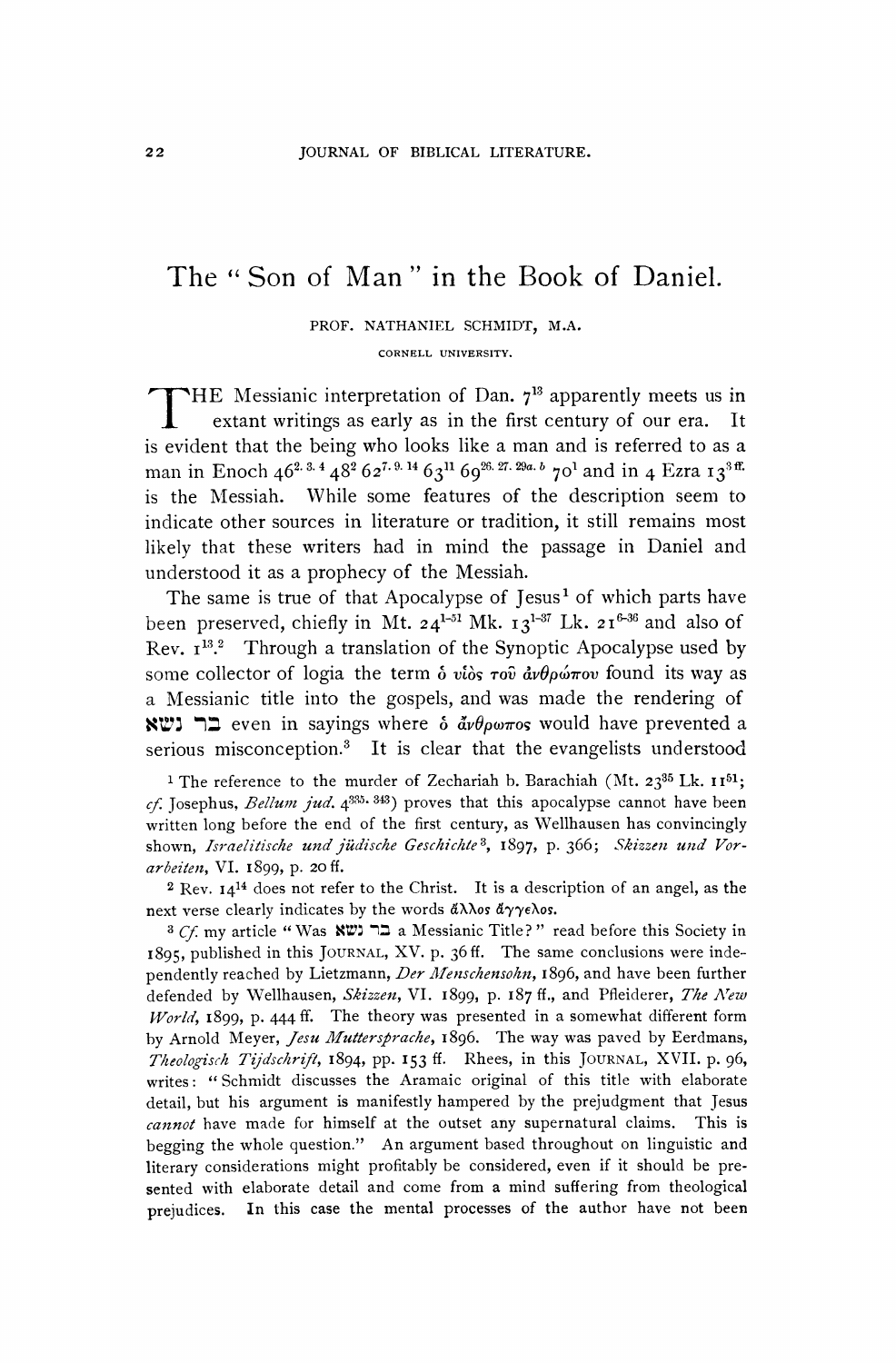**T3I '=1" in Dan. 713 as referring to the Messiah.4 The natural impression of the Greek gospels is that Jesus himself shared this view and used the phrase to designate himself as the Messiah.5 As long as the Greek text was regarded as the court of last appeals no other view was possible in the church.6** 

**It is not strange that Akiba7 should have adopted the Messianic interpretation.** Through Joshua b. Levi<sup>8</sup> and Shemuel b. Nahman<sup>9</sup> **it gained the ascendency in the synagogue.** 

Even in modern times it has found able defenders in Lengerke,<sup>10</sup> Ewald,<sup>11</sup> Knobel,<sup>12</sup> Hilgenfeld,<sup>13</sup> Bleek,<sup>14</sup> Sam. Davidson,<sup>15</sup> Riehm,<sup>16</sup> Orelli,<sup>17</sup> Dillmann,<sup>18</sup> Behrmann,<sup>19</sup> Kamphausen,<sup>20</sup> and Boehmer.<sup>21</sup>

**divined with sufficient clearness by his critic. Before examining this subject in detail, I shared the then common view that "the Son of Man," or "the man," was a Messianic title, and that the teaching, conduct, and tragic fate of Jesus could best be accounted for on the assumption that he regarded himself as the Messiah and made for himself such supernatural claims as this position implied, though at the same time emphasizing the ideal humanity he sought to realize. This assumption to some extent hampered me, and a piece of the old leaven**  remained in my paper. The result of my investigations has indeed convinced me **that Jesus never made for himself any Messianic claims, either at the baptism or at Caesarea Philippi. But this result was wholly unexpected. On a priori grounds, I still fail to see why it should not have been as possible for Jesus to make such claims as for a Theudas, a Simon Magus, a Simon bar Koziba. It would have been an easier road to travel than the narrow path he trod. That he rose above even the desire to become a righteous king, a world-conquering Messiah, can be explained only by his peculiar moral disposition and his supreme religious genius.** 

**4 Cf. Mt. 2664 Mk. I462. Brandt, Evangelische Geschichle, 1893, p. 53 ff., and Wellhausen, Skizzen, VI. p. 207, have convinced me that we have not here a genuine word of Jesus. My former view, I.c. p. 51, suggested by Brickner,**  Jahrbücher f. prot. Theologie, 1886, p. 264 ff., and Carpenter, The First Three **Gospels, 1890, p. 255 ff., is no longer tenable.** 

 $5$  This has been well shown by Oort, De uitdrukking o vios  $\tau$ ov  $\alpha\nu\theta\rho\omega\pi$ ov in **het Nieuwe Testament, 1893.** 

<sup>6</sup> The first suggestion that *fiius hominis = homo* in Mt.  $12^{32}$  and  $12^8$  came from Génébrard and Grotius, two eminent linguists who went behind the Greek expression to the Aramaic. *Cf.* Arnold Meyer, *l.c.* p. 141 ff. <sup>7</sup> Sanh, 38 b. **sion to the Aramaic.** Cf. Arnold Meyer, *l.c.* p. 141 ff. **7** Sanh. 38 b.<br><sup>8</sup> Sanh. 98 a. **9** Midrash Tehillin, 21<sup>7</sup>. <sup>19</sup> Commentar, 1835.

8 Sanh. 98 a. <sup>9</sup> Midrash Tehillin, 21<sup>7</sup>.<br><sup>11</sup> Propheten<sup>2</sup>, III. p. 444. <sup>12</sup> Der Prophet

**11 Propheten2, III. p. 444. <sup>12</sup>Der Prophetismus der Hebrder, 1837, ii. 408.** 

<sup>13</sup> Die jüdische Apokalyptik, 1857.

**15 Introduction, I863, III. p.I77.** 

**<sup>16</sup>Die messianische Weissagung, I885, p. 519 if.** 

**<sup>17</sup>Die alttestamentliche LWeissagung, 1882, p. 519 ff.** 

**18 Handbuch d. Altt. Theologie, 1895, p. 538. 19 Das Buch Daniel, I894.** 

**<sup>20</sup>In Bunsen's Bibelwerk, I868, III. 662, and in Encyclopaedia Biblica, I899.** 

**<sup>21</sup>Reich Gottes und Menschensohn im Buche Daniel, 1899, p. 139 ff.**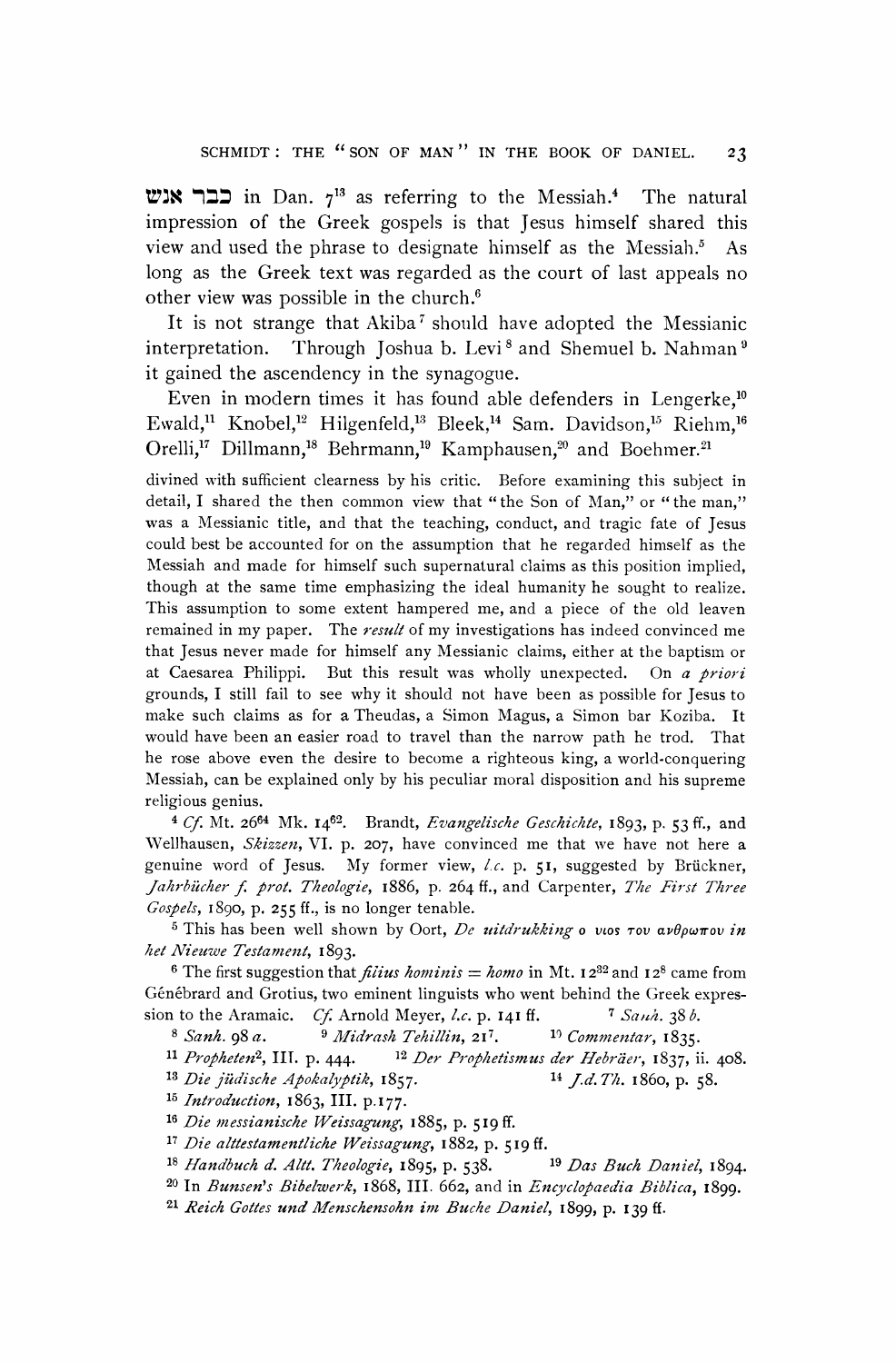**Many of the arguments adduced in favor of this view are of little weight.** Dillmann<sup>22</sup> found it "incomprehensible that the people of **Dillmann<sup>22</sup> found it "incomprehensible that the people of the saints against whom the little horn has already before been fighting on the earth should be represented as coming with the clouds of heaven"; but no one has maintained that the Jewish people itself had had its abode in celestial realms or had been translated, nor is it distinctly stated in the text whence the man-like being comes.**  Orelli<sup>23</sup> — as Auberlen before him — is troubled by the inconcinnity **brought into the narrative by vv.21 and 22, but he fails to perceive that this inconcinnity remains whatever view is taken of the "son of man." I regard vv.'2 and 22 as an interpolation making a bad break between**  question and answer. Boehmer<sup>24</sup> thinks that only an individual, not **a nation, can receive service; at least a nation cannot be served by individuals. The people may, indeed, according to him, be served and obeyed by impersonal, abstract " dominions," but not by living, real, concrete "nations, peoples, and tongues." The author of Isa. 4514 seems to have thought differently. This is an entirely imaginary distinction. More valuable is Boehmer's observation that the lion of v.4 stands upright as a man and has human intelligence and that the eleventh horn of the beast, v.8, has the eyes of a man and a speaking mouth. These descriptions, he maintains, do not reveal any intention on the author's part to emphasize a contrast between the human and the bestial. But the argument is not decisive, since the author may have intended to suggest that the world-powers, in spite of their essentially brutal character, had shown some human characteristics, yet failed to attain to true humanity. Such subtlety of reasoning, however, is exceedingly improbable, and the cause of the hybrid forms in one case, the purely human in the other, is to be found else**where. The reading in  $v<sup>17</sup>$  is too uncertain to support the weight of an argument. G and **@** both have βασιλεῖαι, and  $\alpha$  should probably be emended to **מלכות** or **מלכות**.

**The real strength of the Messianic interpretation lies in the fact that it does not lose itself in vague symbolism and modern humanitarian ideas, but recognizes the presence here of a well-known concrete personality. But it utterly fails to explain how the Messiah once introduced can have dropped so completely out of the author's thought, not only in the explanation of the vision where he is unceremoniously ignored, but also in the future deliverance, with which Michael has much to do, the Messiah nothing.** 

**22** *l.c.* **23** *l.c.* **23** *l.c.* **24** *l.c.* **p. 143.**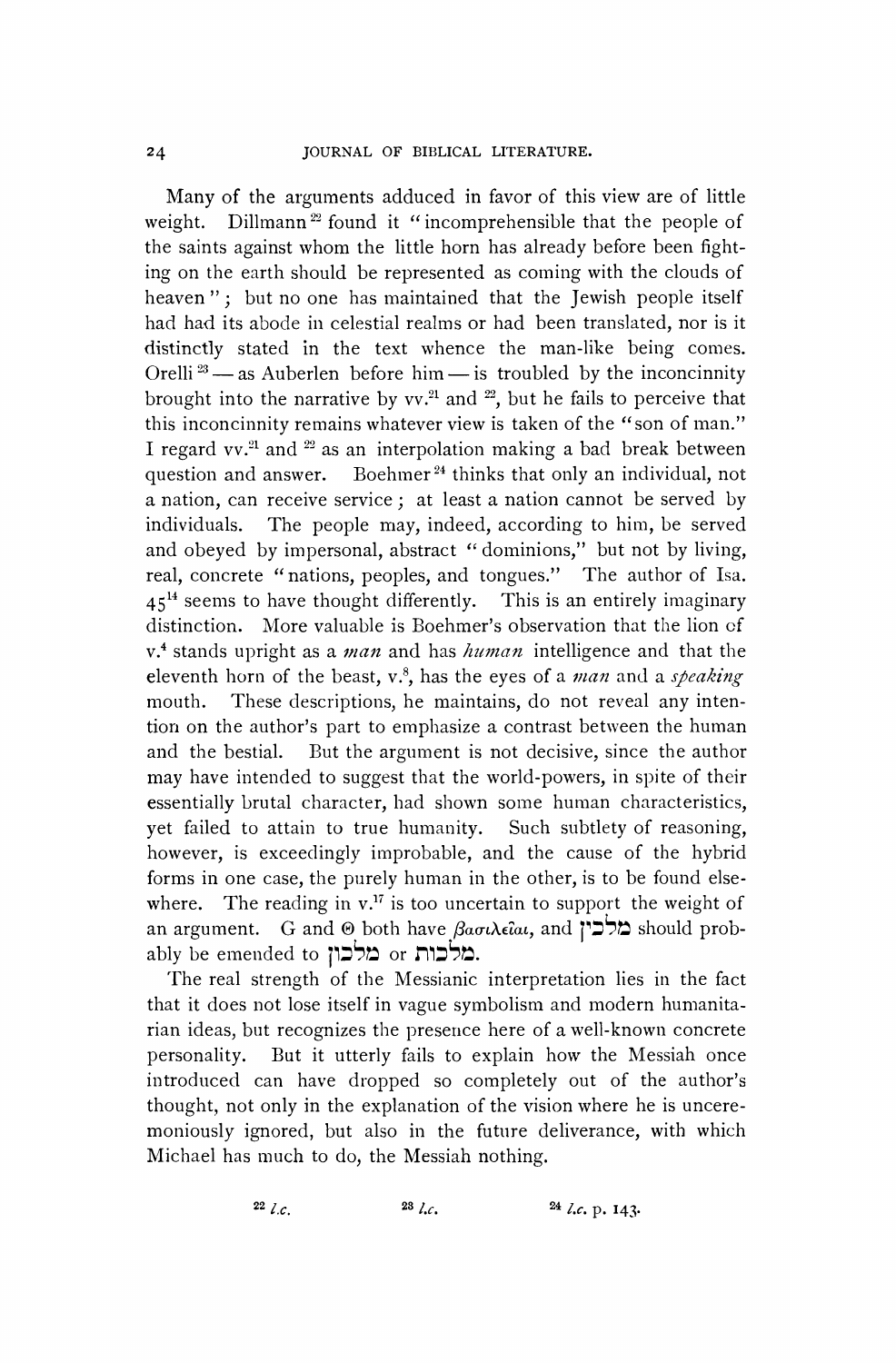**A non-messianic interpretation possibly appears already in En. 71. The author of this chapter unquestionably represents Enoch as the " son of man " mentioned in En. 463. He distinctly affirms that God said to Enoch, "Thou art the man who art born unto righteousness,"**  'anta we'etu walda be'ezi v.<sup>14</sup>, alluding to the opening scene in 46. The obvious dependence of the latter chapter on Dan.  $7^{13}$  renders it **probable that the author understood Daniel's " son of man" as also referring to the translated Enoch.** 

Dalman <sup>25</sup> calls attention to *Midrash Tanhuma*, ed. Buber, Vaj. 36<sup>6</sup>, **where the scene in Daniel is alluded to, but no Messiah is mentioned, while the dignitaries of Israel are presented as sitting on thrones and ruling the nations.** 

**Ibn Ezra sees in ויאמר רבי** Israel. He declares: ויאמר רבי ישועה כי זה כבר אנש הוא המשיח ונכון דבר רק הוא עם הקדש<br>שרום ישראל.

This view has been maintained in modern times by Hofmann,<sup>26</sup> **Hitzig,7 Wittichen,28 Colani,29 Kuenen,30 Stanton,31 Keim,32 Vernes,33**  Smend,<sup>34</sup> Toy,<sup>35</sup> Marti,<sup>36</sup> Meinhold,<sup>37</sup> Bevan,<sup>38</sup> Réville,<sup>39</sup> Dalman,<sup>40</sup> Schürer,<sup>41</sup> Gunkel,<sup>42</sup> Wellhausen,<sup>43</sup> Lietzmann,<sup>44</sup> Charles,<sup>45</sup> Prince,<sup>46</sup> Curtis,<sup>47</sup> Hühn,<sup>48</sup> al. Four years ago I shared this view.<sup>49</sup> It rec**ognizes the fact that the man on the cloud is a representative of Israel, while it explains his disappearance from the scene.** 

**Yet it is not altogether satisfactory. It is impossible to escape the impression that this symbolic representation of "a more humane**  régime," " ein Menschheitsideal," savors more of modern sentiments **than of the conceptions of Semitic antiquity. Of Greek speculation** 

- 
- **<sup>25</sup>Die Worte Jesu, I898, p. 201 f. 27 Das Bzuck Daniel, I850.**  26 Weissagung und Erfüllung, I. p. 209 f.
- **23 Jisus Chr'ist et les croyances messianiques, I864, p. i6.**
- **<sup>30</sup>De Godsdienst van Israel, I870, II. p. 330.**
- $31$  The Jewish and Christian Messiah, 1886, p. 109.
- **<sup>32</sup>Geschichte Jesu von Nazara, 1867, p. 241.**
- **<sup>33</sup>Histoire des idees messianiques, 1874, p. 36 f.**
- **<sup>34</sup>Iehrbuch d. altt. Religionsgeschichte, 1893, p. 474.**
- **35 Judaism and Christianit,, 1891, p. 320, "the pious kernel of the nation."**
- **<sup>36</sup>Geschichte der israelitischen Religion, 1897, p. 290.**
- 
- **<sup>37</sup>Iomzmentar, I889. <sup>39</sup>Jesus de Nazareth, 1897, I. p. 184**
- **<sup>38</sup>Commentary, 1892. 40 I.c. p. I97.**
- **<sup>41</sup>Gesch. des jiid. Volkes2, I886, II. 426; id.3, 1898, II. 506.**
- **<sup>42</sup>Schapfung und Chaos, 1895, p. 331. 45 The Book of Enoch, 1893, p. 315 <sup>43</sup>Skizzen, VI. p. I92 f. 46 A Critical Commentary, 1899.** 
	-
- **44 I.c. p. 41. 47 Dictionary of the Bible, I898.**   $48$  *Die messianischen Weissagungen*, 1899, p. 78.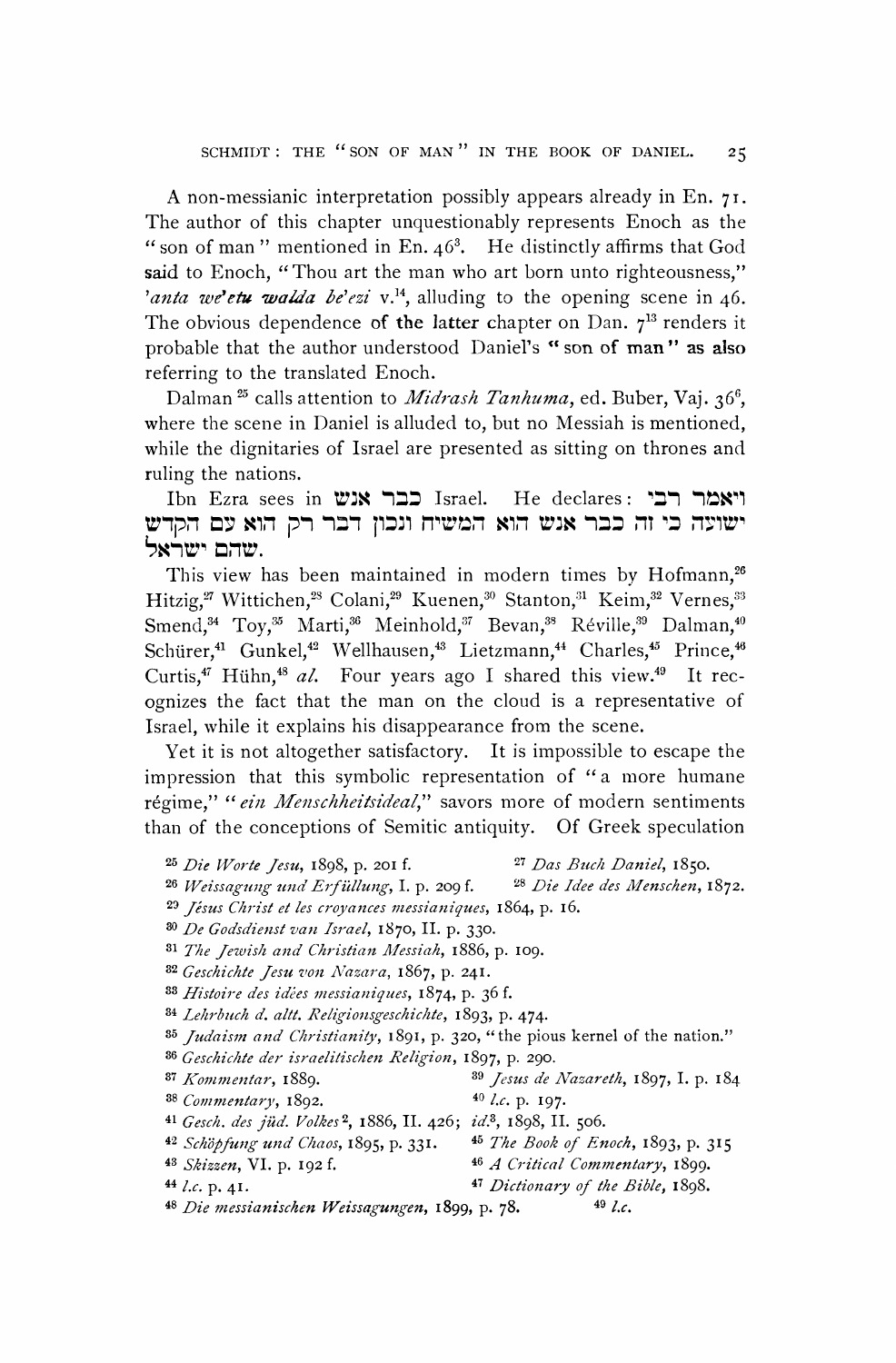**there is nothing in the book. The foreign influences point in an**  entirely different direction. Gunkel<sup>50</sup> feels the difficulty of assuming **that this emblem of humanitarianism was the creation of the author's own imagination, and is not satisfied with the vagueness resulting from the necessary abandonment of the Messianic interpretation. But his eyes are so steadfastly turned to the East, looking for some mysterious " son of man" to appear in the clouds of Babylonian mythology, that he, too, fails to raise the question as to the class of beings in Jewish folklore to which this figure belongs.** 

**Knobel51 noticed long ago that "one like a son of man" is a formula used elsewhere in the description of angels, and commented on the influence of Persian doctrines of spirits upon the conception**  of the Messiah. Dillmann<sup>52</sup> observed that the head of the kingdom, **i.e. the Messiah, is "gleich einem Engelwesen, denn diese werden sonst**  in Daniel auch als **WIN 122** bezeichnet." The opposite is true. **The Messiah is not compared with an angel, but the being described is compared with a man.** 

**I venture to offer a new interpretation. The " one like unto a son**  of man," in Dan. 7<sup>13</sup>, is an angel, and more particularly Michael, the **guardian angel of Israel. So uniformly is a phrase of this kind used to designate an angel in the book of Daniel that, unless there is strong reason for seeking a different explanation, this should be accepted. In 8'5 the angel Gabriel is introduced as " one having the appearance of a man," '\*1= ,KI:' ; according to v.16, he has the voice of a man, nK 1p. In io'6 Gabriel is described as " one like the appearance of the sons of men," בני אדם**, and in v.<sup>18</sup> **אדם Often the angels are simply described as men. Thus of the four 11**  $\frac{1}{3^{25}}$ **,** one is like " a son of the gods," בר $\frac{1}{3^{21}}$  **he** . In  $9^{21}$  the angel is referred to as " the man Gabriel," **בריאל**; in 10<sup>5</sup> he is a man clothed in linen, and so again in  $I2^{6.7}$ . In Rev.  $I4^{14}$ ,  $\delta \mu$ otov vtov  $\frac{\partial \phi}{\partial \phi}$  avθρώπου points to a **WIN ILE and is, as the next verse shows, a designation of an angel. In earlier times the angel was always repre**sented in human shape. That in Ez. 1<sup>26</sup> God himself is described as **=tR ,^7"1d3, does not militate against this conception, for the angels**  are only degraded gods from the "**הוה מלאך יהוה** to the "prince of **Javan." There is no difference between Gabriel and Michael in this**  respect. From En.  $87^2$  we know that the four archangels were all "like white men," kama 'amzâla zab'e şa<sup>t</sup>adâ.

**The only one of these man-like beings who is so closely identified with Israel as to represent it in the celestial 171 n:3 is Michael.** 

**60** *I.c.* **51** *I.c.* **I.** 334. **52** *I.c.*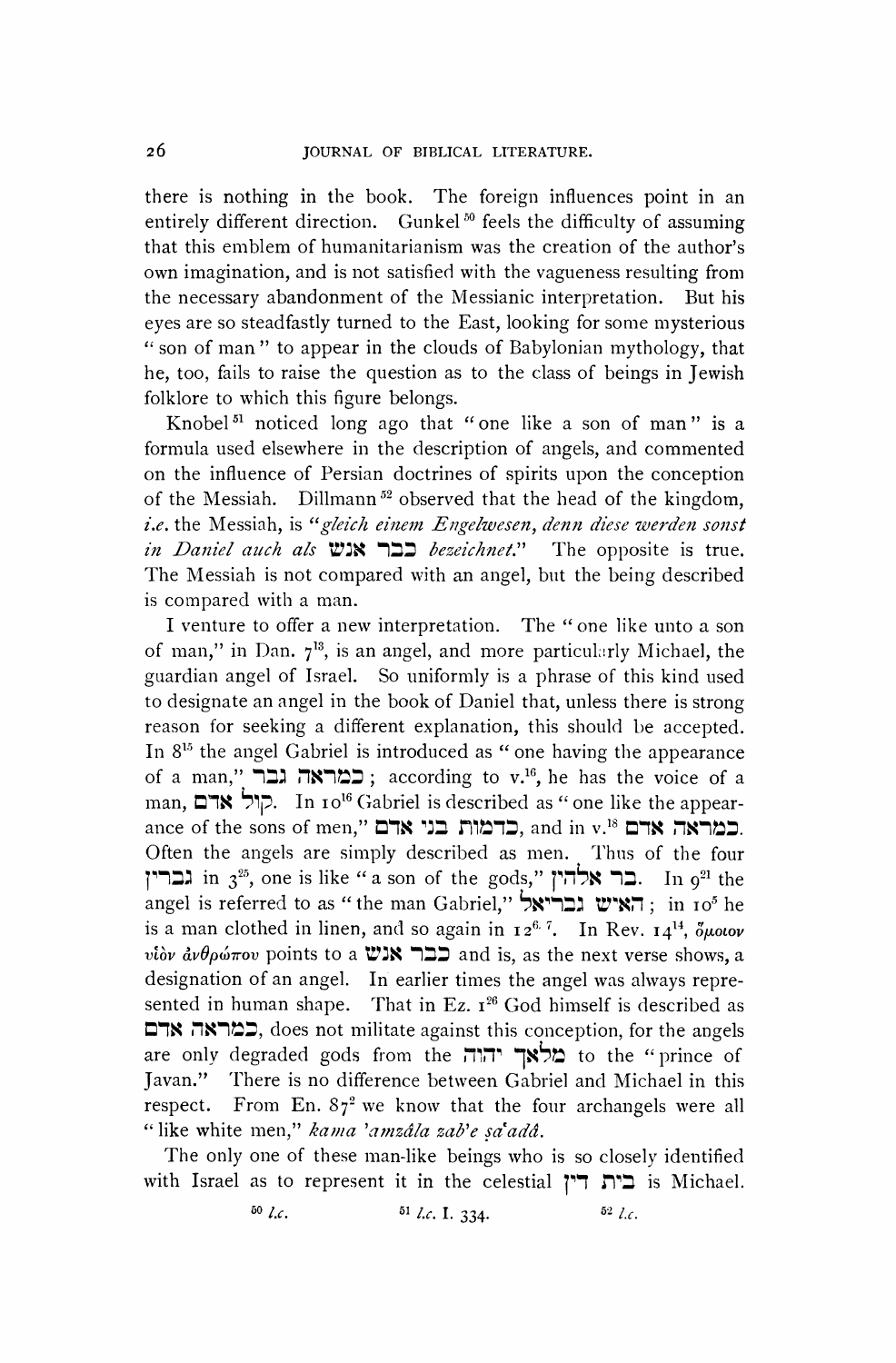Gabriel is, as his name indicates, the **K, ואלהים, the** prophet, the **angelus interpres, the Jewish Nabu. When he comes to reveal the future to Daniel he is intercepted by the angel of Persia and**  detained twenty-one days until Michael arrives, 10<sup>13</sup>. He is also **obliged to struggle with the angel of Greece until Michael helps him, io2l. But it is Michael who everywhere represents the new worldpower, Israel. When the kingdom is finally delivered to the people of the Most High, it is he who rises triumphantly, I21. He is distinctly declared to be the celestial prince of Israel,**  $\Box \Box \Box \Box \vee$ **,**  $\Box o^{21}$ **;** השר הגדול העמד על בני עמד. <u>12</u>1.

**As Israel's representative before the celestial court Michael is given the world-kingdom. The thrones set for the court, the myriads of angels, the stream of fire, the clouds of heaven, show that the scene is laid, not on earth, but in heaven. The question has been**  much discussed whence this man-like being comes. **observed that before the angel appears with the clouds (or on the**  clouds; *ἐπὶ τῶν νεφελῶν* G points to <sup>5</sup> τα της επειλείται Σ'), the beast **has already been slain, its body destroyed and consumed by fire. Has the representative of Israel had anything to do with this destruc**tion of the beast? In 4 Ezra 13<sup>1</sup> the one *quasi similitudinem hominis* arises from the heart of the sea, ex corde maris. In the Apoca**lypse of Elijah,53 the seer relates: "I beheld the sea that I had seen below in Amente; its waves rose unto the clouds." It is quite possible that already in Daniel the triumphant celestial champion of Israel was conceived of as coming from the sea with the clouds,**  having accomplished the overthrow of the beast. **often shift its forms, and be made to represent this or that power hostile to the Most High. In the Apocalypse of John it is the dragon that Michael fights; in Assumptio Mosis it is Satan. Originally it was Tiamat, and Michael's prototype is Marduk. That the destruction of the beast is here ascribed to Michael, while in earlier writings the violation of Rahab-Ribbu, the piercing of the Dragon, the conquest of Tehom-Tiamat, are Yahweh's work, is only in harmony with the well-authenticated development of Jewish thought.** 

**This interpretation seems to satisfy all requirements. The heavenly being that has the appearance of a man is understood in the same sense as in all other passages in Daniel. It is not necessary to create a special meaning for it here. The figure is not a product of the author's imagination, not a vague symbol of a distinctly modern sentiment, but a well-known personality, the guardian angel of Israel.** 

**53 1420 I51, ed. Steindorff.**